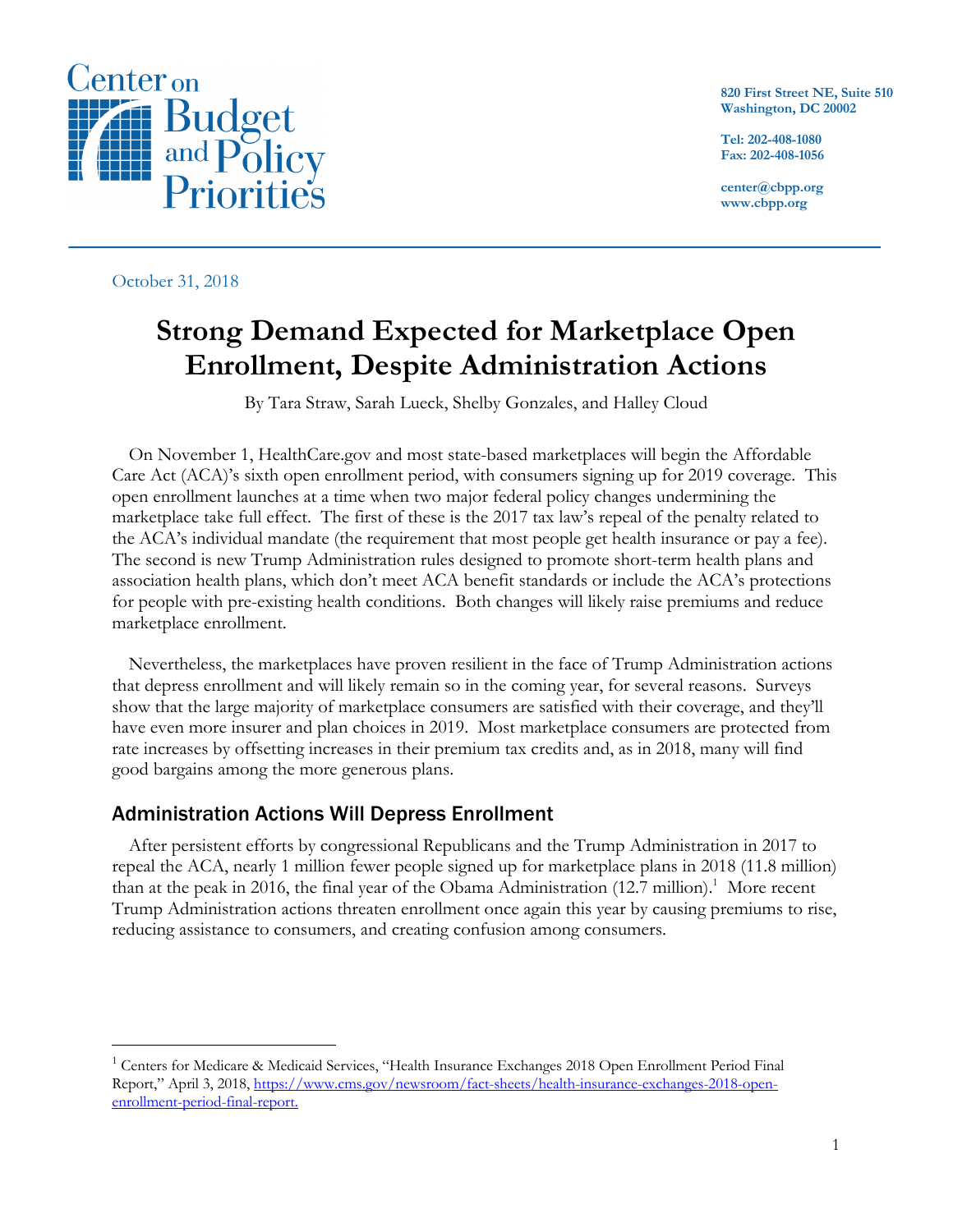#### Administration Actions Push Up 2019 Premiums

Premiums in 2019 are higher than they otherwise would be, due to a series of Trump Administration actions. During the last two years, the Administration threatened to end costsharing reduction payments to insurers and then did so, proposed rule changes expanding substandard health plans that operate outside the ACA marketplaces and then finalized them, backed multiple attempts in Congress to repeal the ACA, and fostered a general atmosphere of uncertainty about whether and how it would enforce key provisions of the law. $2$  Late in 2017, Congress passed legislation that eliminated the mandate penalty in 2019, as discussed below, though in some cases insurers raised their 2018 premiums in anticipation of that change or out of concern the Administration would weaken enforcement.<sup>3</sup>

Each of these actions exerted upward pressure on premiums in the individual market. Premiums in 2019 for silver "benchmark" plans are 16 percent higher on average as a result of the repeal of the mandate penalty, the loss of cost-sharing reduction payments, and the expansion of substandard plans, the Kaiser Family Foundation estimates.<sup>4</sup> So while average premiums for these plans will fall 2 percent in 2019 in the 39 states that utilize HealthCare.gov, as the Centers for Medicare & Medicaid Services (CMS) reported,<sup>5</sup> premiums should actually be falling more. Moreover, evidence indicates that flat or falling premiums reflect some insurers having set their 2018 premiums too high as they attempted to deal with sudden Administration policy shifts, especially the end of cost-sharing reduction payments in October 2017.<sup>6</sup>

It's good news that many consumers live in areas that will see little to no premium growth in 2019. However, while tax credits shield the large majority of marketplace consumers from premium increases, as discussed below, that is not the case for people with middle to high incomes. For people who must pay the full cost on their own, high premiums could discourage them from enrolling.

<sup>&</sup>lt;sup>2</sup> See "Sabotage Watch: Tracking Efforts to Undermine the ACA," Center on Budget and Policy Priorities, updated September 12, 2018, https://www.cbpp.org/sabotage-watch-tracking-efforts-to-undermine-the-aca.

<sup>&</sup>lt;sup>3</sup> Rabah Kamal et al., "An Early Look at 2018 Premium Changes and Insurer Participation on ACA Exchanges," Kaiser Family Foundation, August 10, 2017, https://www.kff.org/health-reform/issue-brief/an-early-look-at-2018-premiumchanges-and-insurer-participation-on-aca-exchanges/.

<sup>4</sup> Rabah Kamal *et al.*, "How Repeal of the Individual Mandate and Expansion of Loosely Regulated Plans are Affecting 2019 Premiums," Kaiser Family Foundation, October 26, 2018, https://www.kff.org/health-costs/issue-brief/howrepeal-of-the-individual-mandate-and-expansion-of-loosely-regulated-plans-are-affecting-2019-premiums/.

<sup>&</sup>lt;sup>5</sup> Department of Health and Human Services, Assistant Secretary for Planning and Evaluation, "2019 Health Plan Choice and Premiums in HealthCare.gov States," October 26, 2018, https://aspe.hhs.gov/system/files/pdf/260041/2019LandscapeBrief.pdf.

<sup>6</sup> See Rachel Fehr, Cynthia Cox, and Larry Levitt, "Individual Insurance Market Performance in Mid-2018," Kaiser Family Foundation, October 5, 2018, https://www.kff.org/health-reform/issue-brief/individual-insurance-marketperformance-in-mid-2018/ and Matthew Fiedler, "How Would Individual Market Premiums Change in 2019 in a Stable Policy Environment?" USC-Brookings Schaeffer Initiative for Health Policy, August 2018, https://www.brookings.edu/wp-content/uploads/2018/08/Individual-Market-Premium-Outlook-20191.pdf.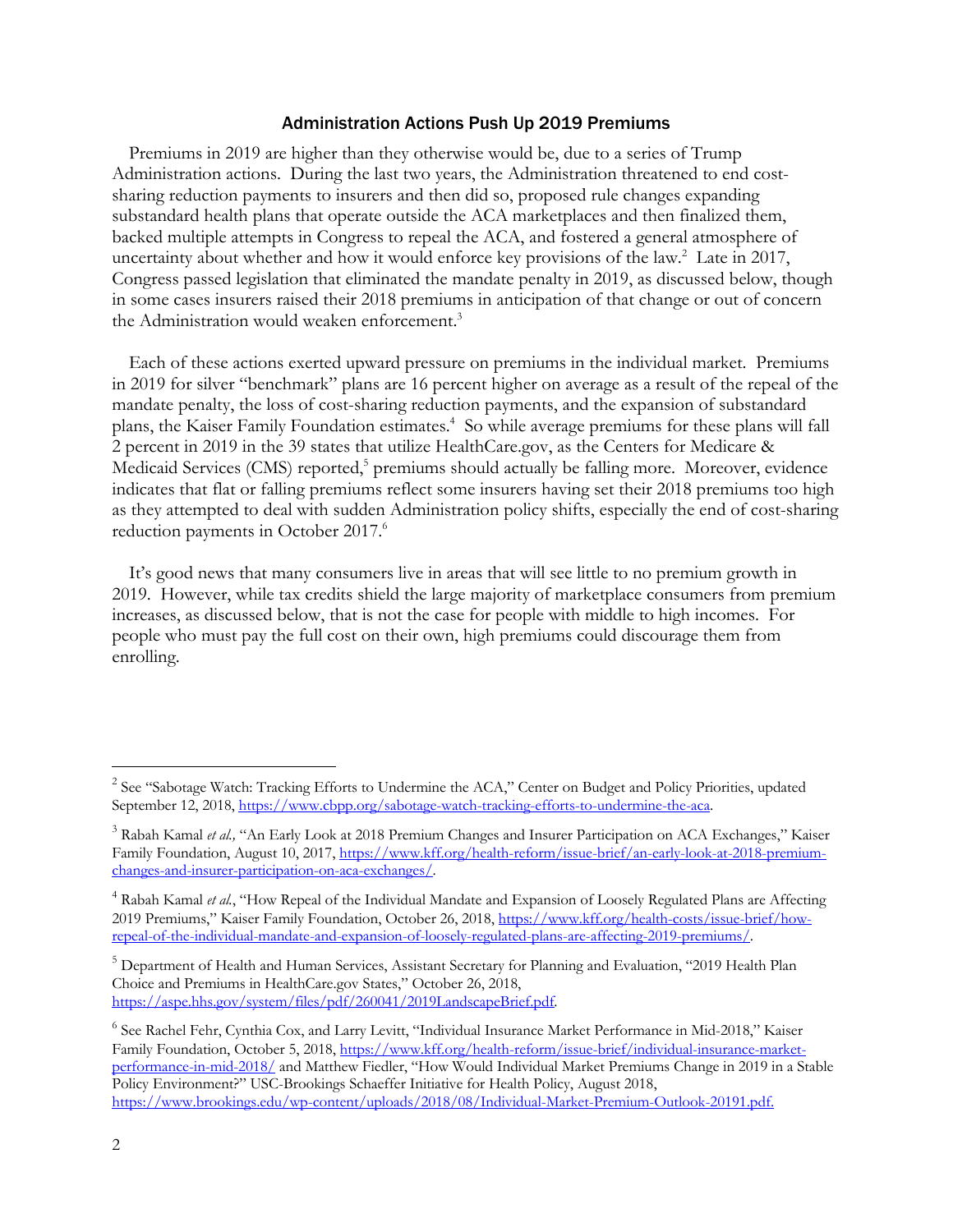#### Expansion of Substandard Health Plans Puts Consumers and Market Stability at Risk

In 2019, federal rule changes are expected to boost the number of people enrolled in short-term health plans and association health plans (AHPs). These types of health coverage do not meet ACA benefit standards or include the ACA's pre-existing condition protections, yet under the new federal rules, short-term plans and AHPs could become widespread alternatives to ACA plans in states that allow this to occur.

As of October 2, short-term plans can last up to one year and be extended, instead of being limited to three months as under prior rules. And AHPs, which are health plans that trade and professional groups offer to their members, can now be formed more easily and offered to selfemployed individuals (and small businesses), even though they don't have to meet ACA standards that otherwise apply to coverage offered to individuals and small businesses. Neither AHPs nor short-term plans must meet the ACA's essential health benefits requirements, so they can leave out or sharply limit coverage for mental health care, prescription drugs, or substance use disorder treatment. AHPs can charge people higher rates based on characteristics such as gender, age, and occupation (though not health status). Short-term plans *can* deny coverage and charge higher rates based on health status; they also can impose dollar limits on the benefits they will pay out during the coverage period and broadly exclude coverage related to a person's pre-existing conditions.

Some consumers who would have enrolled in ACA marketplace plans could instead be lured to short-term plans or AHPs, particularly if they expect to be healthy or do not realize that the coverage is far less comprehensive than marketplace coverage. Companies offering short-term plans typically market them aggressively; in some cases they are explicitly targeting the ACA open enrollment period for a marketing push, even though there is no deadline to sign up for these plans.<sup>7</sup> This will likely increase consumers' confusion.

The looming expansion of substandard plans raises two major concerns. The first is that some consumers will enroll in a substandard plan and then get sick or injured, leaving them with high outof-pocket costs or difficulty accessing coverage of needed services. The second is that the proliferation of such plans will cause the traditional insurance risk pool to deteriorate by siphoning off healthier enrollees, which would threaten the market's stability over time and leave individuals specifically, those ineligible for premium tax credits — paying significantly higher premiums. The Urban Institute estimated that the federal expansion of short-term plans, combined with elimination of the individual mandate penalty, would increase premiums for ACA plans by 18.3 percent and leave 9 million fewer people with minimum essential coverage.<sup>8</sup>

<sup>&</sup>lt;sup>7</sup> Sarah Lueck, "Key Flaws of Short-Term Health Plans Pose Risks to Consumers," Center on Budget and Policy Priorities, September 20, 2018, https://www.cbpp.org/research/health/key-flaws-of-short-term-health-plans-pose-risksto-consumers.

<sup>8</sup> Linda J. Blumberg, Matthew Buettgens, and Robin Wang, "Updated: The Potential Impact of Short-Term Limited-Duration Policies on Insurance Coverage, Premiums, and Federal Spending," Urban Institute, March 2018, https://www.urban.org/sites/default/files/publication/96781/2001727\_updated\_finalized.pdf.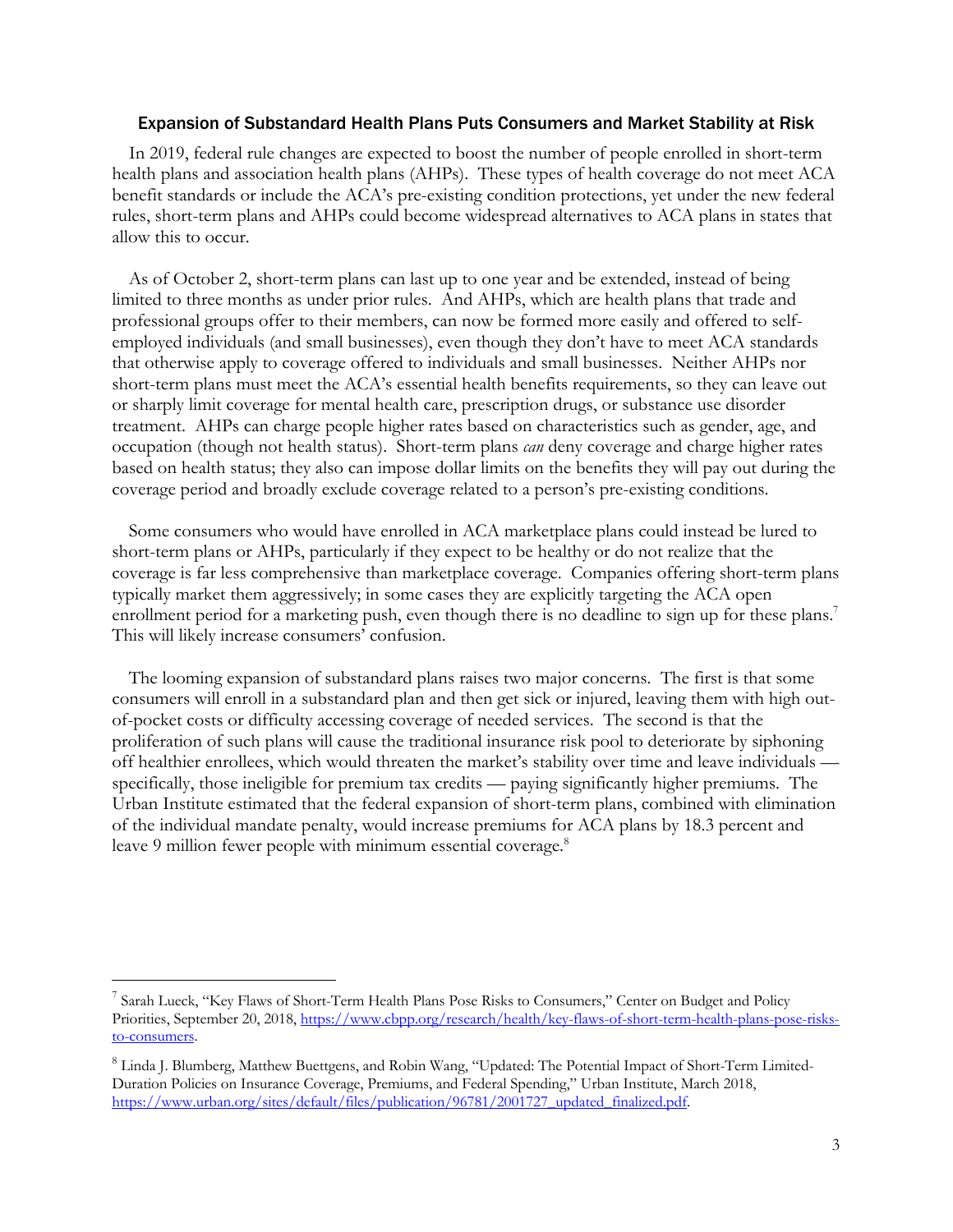#### Repeal of Individual Mandate Will Raise Premiums and Depress Enrollment

The coming open enrollment period will be the first since the 2017 tax law repealed the individual mandate penalty. In 2019 alone, eliminating the penalty will lower Medicaid enrollment by 1 million people and nongroup insurance enrollment (on and off the marketplace) by 3 million, while raising the number of uninsured by 4 million, the Congressional Budget Office (CBO) estimates.<sup>9</sup> In one survey of adults with insurance coverage, 5 percent overall said they would drop their coverage in 2019 due to repeal of the penalty, while 9 percent of people in the individual market said they wouldn't re-enroll.<sup>10</sup>

The individual mandate was intended to keep healthy people in the marketplace to maintain a stable risk pool. Without this nudge to enroll, premiums will rise. CBO estimated that premiums will be 10 percent higher in 2019 than they would be absent the change, as fewer healthy people will enroll in the regulated nongroup market and sicker people will remain.<sup>11</sup> *Nearly 8 in 10* insurers surveyed said they increased 2019 rates due to repeal of the penalty, by an average of 5 percent.<sup>12</sup> This follows double-digit premium hikes in 2018 driven by concerns about non-enforcement of the mandate and the other regulatory uncertainty fueled by the Trump Administration's year-long ACA repeal effort.<sup>13</sup>

#### Outreach Cuts Will Mean Less Assistance and Lower Enrollment

The Administration has sharply cut marketplace outreach and enrollment assistance, making it less likely that new consumers will learn about the coverage and financial assistance available to them. Outreach and marketing have shrunk to \$10 million, a 90 percent cut since 2016, despite continued evidence that advertising yields enrollment gains.<sup>14</sup> (See Figure 1.) For purposes of comparison,

 <sup>9</sup> Congressional Budget Office, "Federal Subsidies for Health Insurance Coverage for People Under Age 65: 2018 to 2028," May 2018, https://www.cbo.gov/system/files?file=2018-06/53826-healthinsurancecoverage.pdf.

<sup>&</sup>lt;sup>10</sup> Sara R. Collins *et al.*, "First Look at Health Insurance Coverage in 2018 Finds ACA Gains Beginning to Reverse: Findings from the Commonwealth Fund Affordable Care Act Tracking Survey, Feb.-Mar. 2018," *To the Point*, Commonwealth Fund, May 1, 2018, https://www.commonwealthfund.org/blog/2018/first-look-health-insurancecoverage-2018-finds-aca-gains-beginningreverse?redirect\_source=/~/media/b404ef047f9e4858b22305756550caf0.ashx.

<sup>&</sup>lt;sup>11</sup> Congressional Budget Office, "Federal Subsidies for Health Insurance Coverage for People Under Age 65: 2018 to 2028."

<sup>&</sup>lt;sup>12</sup> Beth Fritchen and Kurt Giesa, "Oliver Wyman Survey: The Affordable Care Act's Stabilization," Oliver Wyman, June 20, 2018, https://health.oliverwyman.com/2018/06/aca\_survey.html.

<sup>&</sup>lt;sup>13</sup> For a general discussion, see Kurt Giesa, "Analysis: Market Uncertainty Driving ACA Rate Increases," Oliver Wyman, June 4, 2017, https://health.oliverwyman.com/2017/06/analysis\_market\_unc.html. An example of insurers' aggressive response to the loss of the mandate in their 2018 rates occurred in Pennsylvania, where UPMC received state approval for a rate increase of 41.15 percent, or more than five times the expected growth in medical costs (7.01 percent). See https://www.insurance.pa.gov/Consumers/HealthInsuranceFilings/Documents/2018%20ACA/UPMC%20HO%20- %20IND%20-%202018%20Rate%20Decision%20Summary%20Final.pdf.

<sup>&</sup>lt;sup>14</sup> Ariel Cohen, "CMS Not Increasing ACA Marketing and Outreach Budget for 2019," Inside Health Policy, September 21, 2018, https://insidehealthpolicy.com/daily-news/cms-not-increasing-aca-marketing-and-outreach-budget-2019. See, for example, Sarah E. Gollust *et al.,* "TV Advertising Volumes Were Associated with Insurance Marketplace Shopping and Enrollment in 2014," *Health Affairs*, June 2018, https://www.healthaffairs.org/doi/10.1377/hlthaff.2017.1507.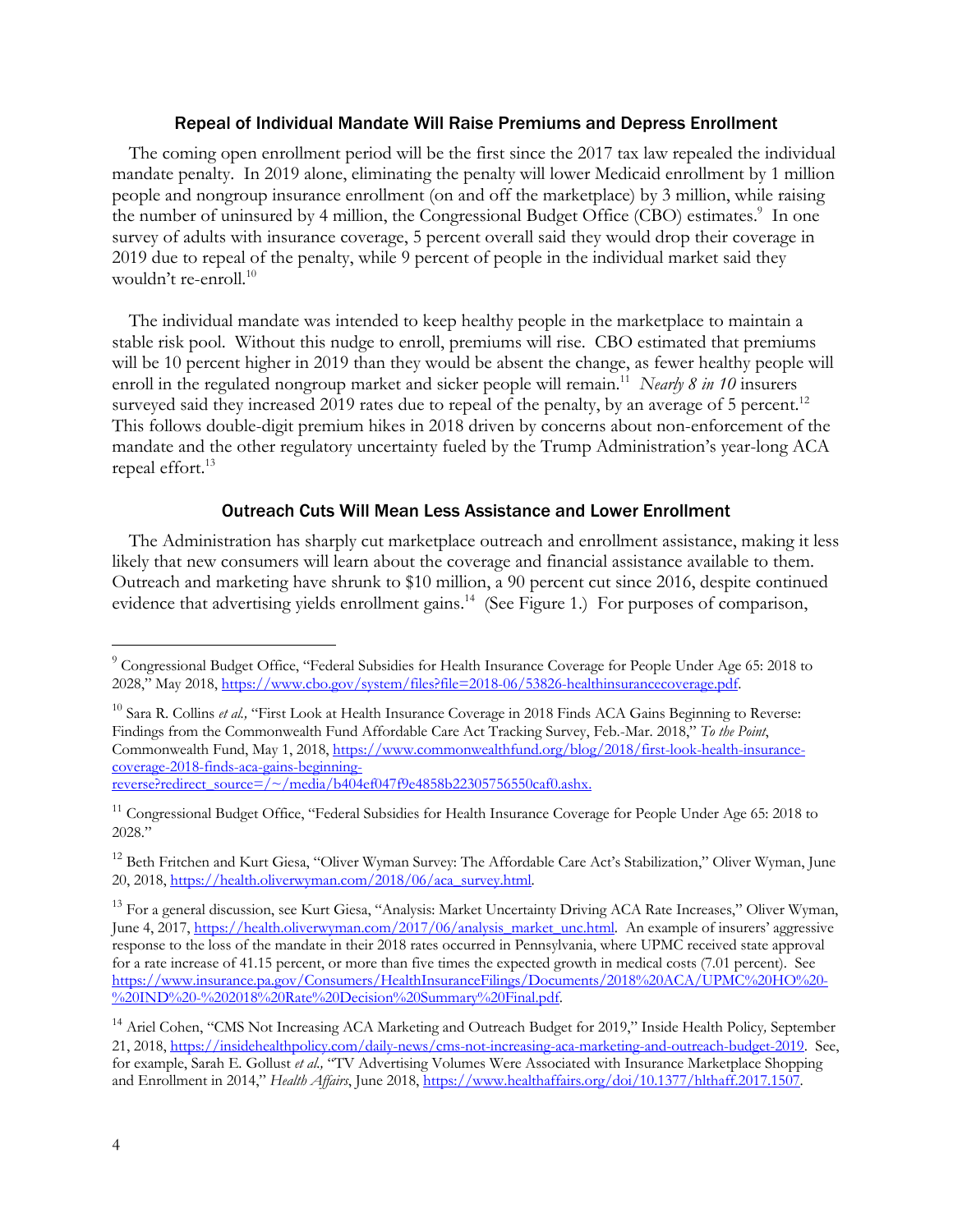California's state-based marketplace, which has made a concerted effort to invest in outreach and enrollment assistance, will spend \$6.5 million on its statewide navigator program and \$45 million on paid advertising.15

Similarly, CMS has cut funding for enrollment help by navigator programs by more than 80 percent since 2016, leaving only \$10 million to spread across 34 states, despite an ongoing need for in-person assistance.<sup>16</sup> (Navigator programs raise awareness about the marketplace, help people apply for federal subsidies, provide impartial information about plan options, and help consumers with issues such as filing appeals and submitting eligibility documentation.) In Florida, five groups received nearly \$6.6 million in navigator funding last year to enroll 1.7 million people, the most in any state; this year a single group will receive only \$1.25 million to serve the entire state. In Texas, navigator coverage will fall far short of the previous, near statewide coverage, with no funded navigators in San Antonio, Dallas, Fort Worth, Austin, Corpus Christi, Waco, or the entire Texas Panhandle. Three states — Iowa, Montana, and New Hampshire — will have no navigator at all.

FIGURE 1

# **Trump Administration Has Cut Navigator Funding by Over 80 Percent Since 2016**

Funding for programs using federal marketplace



CENTER ON BUDGET AND POLICY PRIORITIES | CBPP.ORG

Compounding the harm of the funding cuts, the Administration abandoned the practice of awarding multiyear grants, which was meant to promote continuity and expertise among navigator organizations, instead announcing single-year funding only seven weeks before open enrollment.17 This left little time for awardees to set their budgets and hire and train enrollment workers, or for qualified applicants denied grants to replace that funding with money from other sources.

<sup>&</sup>lt;sup>15</sup> Covered California, "Fiscal Year 2018-2019 Budget," June 15, 2018, https://hbex.coveredca.com/financialreports/PDFs/CoveredCA\_2018-19\_Budget-6-15-18.pdf.

<sup>&</sup>lt;sup>16</sup> Karen Pollitz, Jennifer Tolbert, and Maria Diaz, "Data Note: Further Reductions in Navigator Funding for Federal Marketplace States," Kaiser Family Foundation, September 24, 2018, https://www.kff.org/health-reform/issuebrief/data-note-further-reductions-in-navigator-funding-for-federal-marketplace-states/. See also Halley Cloud, "In Latest ACA Sabotage, Administration Nearly Eliminates Marketplace Enrollment Assistance Funds," Center on Budget and Policy Priorities, July 13, 2018, https://www.cbpp.org/blog/in-latest-aca-sabotage-administration-nearly-eliminatesmarketplace-enrollment-assistance-funds.

<sup>&</sup>lt;sup>17</sup> Centers for Medicare & Medicaid Services, "Grants Awarded for the Federally-Facilitated Exchange Navigator Program," September 12, 2018, https://www.cms.gov/newsroom/press-releases/grants-awarded-federally-facilitatedexchange-navigator-program.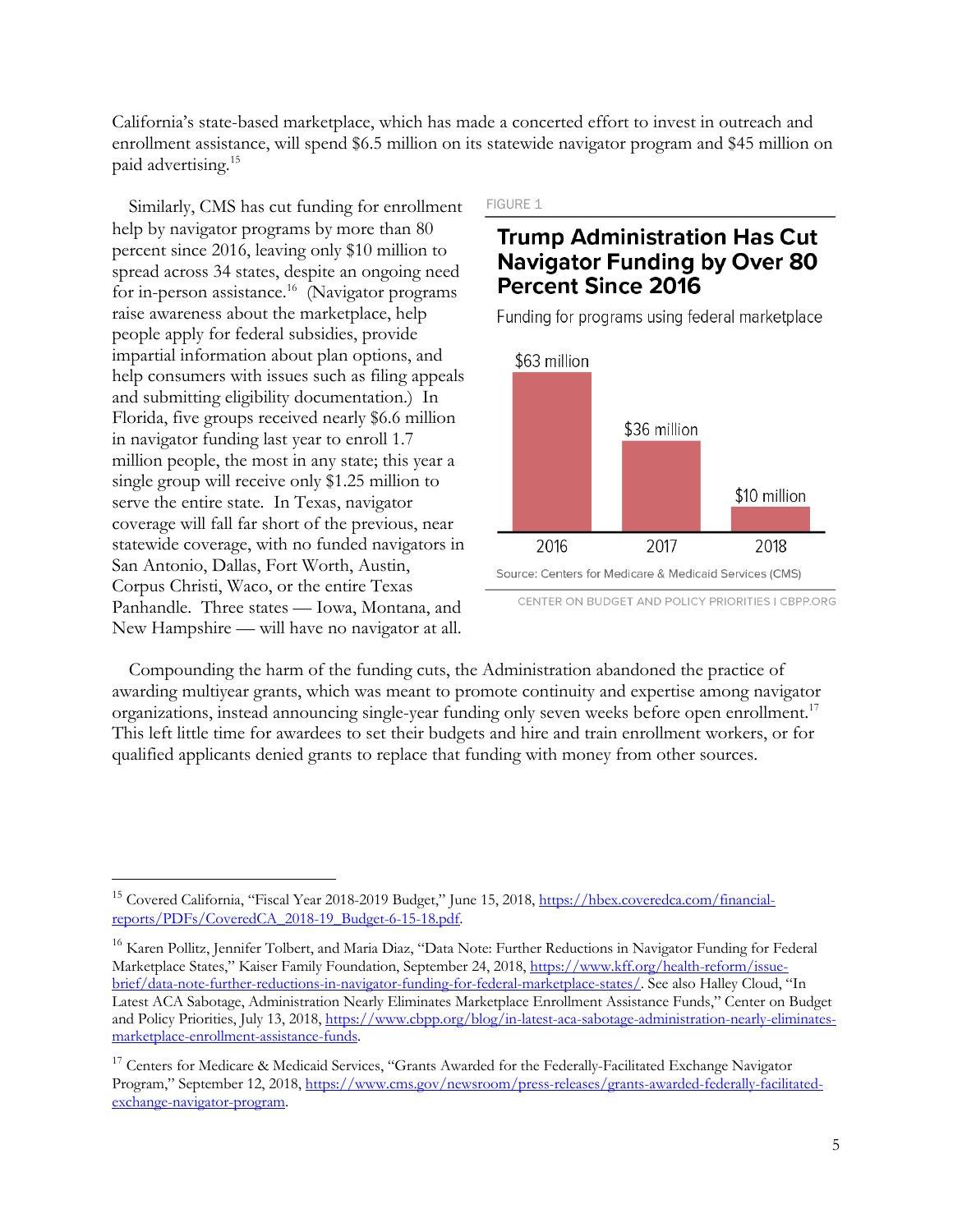#### Proposed "Public Charge" Changes Could Raise Immigrants' Fears

The Administration recently proposed a rule that could frighten families that include immigrants from obtaining marketplace coverage for which they are eligible. If finalized, the Department of Homeland Security rule would make it much harder for many immigrants lawfully in the country to remain here and for many seeking legal entry to come. The rule directs immigration officials to reject applications from individuals who seek lawful permanent resident status, or seek to enter the United States, if they have received — or are judged likely to receive in the future — any of an extensive array of benefits tied to need, including Medicaid. Although receipt of marketplace subsidies is not one of the benefits that would lead to rejection of an immigration application, the proposed requirements are complex and confusing. Many families that include immigrants may be afraid to apply for marketplace subsidies, given the Administration's harsh stance on immigration and the significant media attention that the proposed changes have received. (Consumers who apply for marketplace subsidies must also be screened for Medicaid eligibility; this link between the application processes for the two programs could cause further fear and confusion.)

The proposed public charge rule is far from becoming final, and it specifies that changes related to benefit use in the immigration process would not begin until 60 days after the rule is finalized. This should provide some reassurance to families seeking to enroll in health coverage. Still, many people will likely be deterred, fearing that enrolling in health coverage could prevent them from realizing their families' immigration-related goals.

#### Efforts to Undermine ACA Have Created Consumer Confusion

Some people who need health coverage likely doubt the ACA is still law. A Government Accountability Office (GAO) report documenting the factors that likely affected 2018 enrollment cited consumer confusion about whether the ACA had been repealed and whether coverage was still available.18 After Congress's year-long effort to repeal the law in 2017, President Trump continued the repeal rhetoric this year, saying in the State of the Union that "[w]e repealed the core of disastrous Obamacare"<sup>19</sup> and stating as recently as May that "[e]ssentially, we are getting rid of Obamacare."20

Compounding consumer uneasiness, the Administration announced in June that it won't defend the ACA against a court challenge by 20 Republican-led states that seeks to invalidate the entire law.21 In particular, the Justice Department asked the court to strike down two critical consumer

<sup>&</sup>lt;sup>18</sup> U.S. Government Accountability Office, "Health Insurance Exchanges: HHS Should Enhance its Management of Open Enrollment Performance," July 2018, https://www.gao.gov/assets/700/693362.pdf.

<sup>19</sup> Amy Goldstein, "Trump's claim that 'core of the disastrous Obamacare' is gone," *Washington Post*, January 30, 2018, https://www.washingtonpost.com/politics/2018/live-updates/trump-white-house/fact-checking-and-analysis-oftrumps-state-of-the-union-2018-address/trumps-claim-that-core-of-the-disastrous-obamacare-isgone/?utm\_term=.daaa4904aa52.

<sup>20</sup> See, for example, Michael Ollove, "Health Insurance Premiums Are Stabilizing, Despite GOP Attacks," Stateline, August 16, 2018, https://www.pewtrusts.org/en/research-and-analysis/blogs/stateline/2018/08/16/health-insurancepremiums-are-stabilizing-despite-gop-attacks.

<sup>&</sup>lt;sup>21</sup> Letter from the Office of the Attorney General, Department of Justice, to Speaker of the House of Representatives Paul Ryan, June 7, 2018, https://www.justice.gov/file/1069806/download.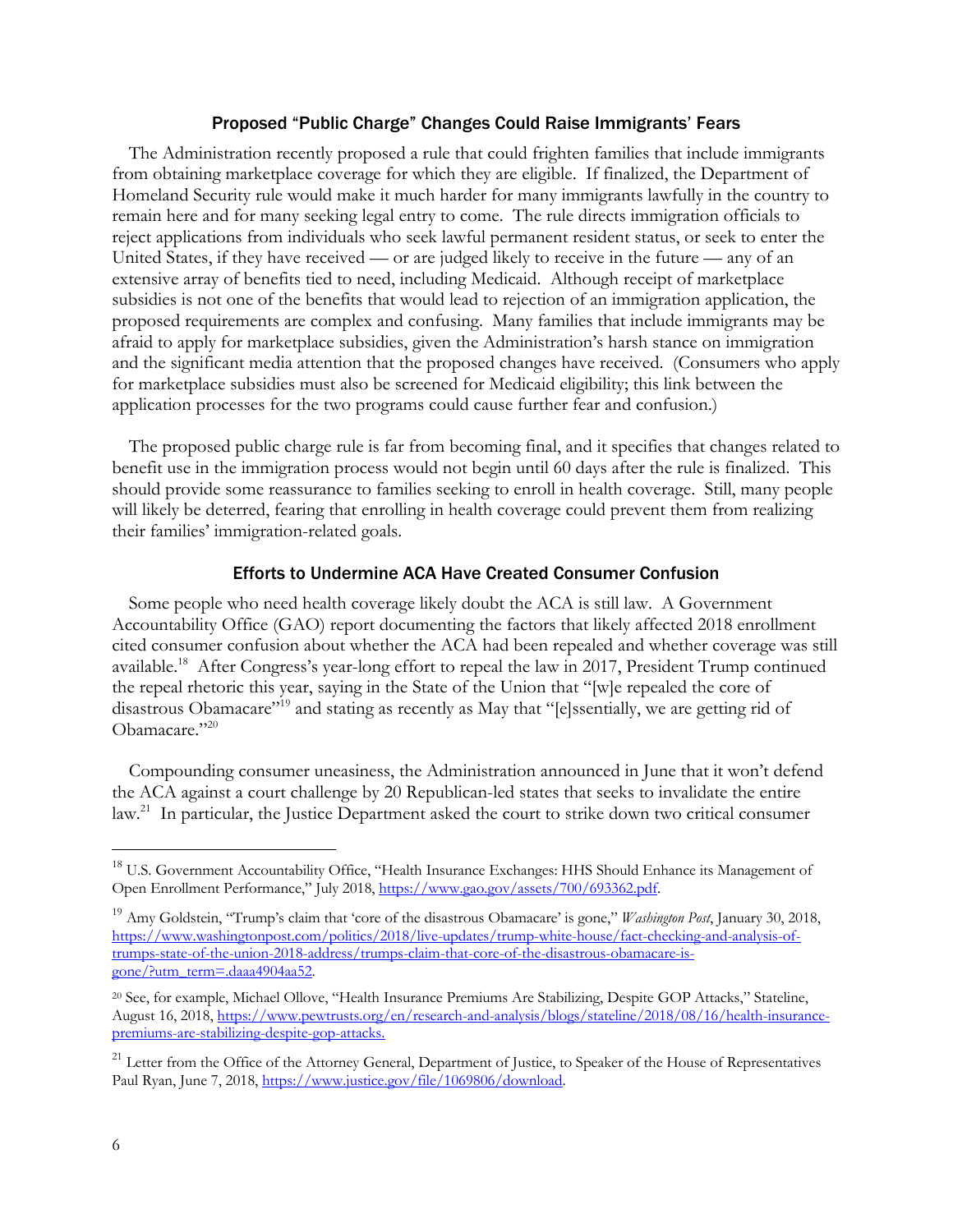protections: the provision that bars insurers from denying coverage to people with pre-existing conditions (guaranteed issue) and the prohibition on charging higher premiums to people because of their health status (community rating).

The insurance landscape for 2019 will also leave consumers confused. As noted, a flood of new plans with substandard benefits will be marketed alongside more comprehensive plans during marketplace open enrollment. At the same time, there will be fewer impartial, trained experts to explain the differences and little time to do it: once again, open enrollment for states using HealthCare.gov will be only 45 days long (ending on December 15), shorter than in many states with a state-based marketplace.<sup>22</sup>

The shorter open enrollment period will leave consumers with fewer opportunities to hear about HealthCare.gov and less time to visit, shop for plans, and get questions answered. It will also deny them the option of waiting out the holiday season and signing up for coverage in January. Low- and moderate-income families experience especially high financial stress in December, which may discourage them from enrolling in coverage at that time of year, a study by Harvard and Vanderbilt researchers found.<sup>23</sup>

# Consumer Demand for Coverage Expected to Stay Strong

Despite the headwinds described above, marketplace coverage will remain attractive to consumers, for several reasons.

#### Most Marketplace Consumers Are Satisfied With Their Coverage

The starting point for open enrollment sign-ups is the roughly 10 million current marketplace consumers. 24 More than 80 percent of marketplace enrollees were satisfied with their coverage in 2017, similar to previous years, surveys show.<sup>25</sup> (See Figure 2.) Despite repeal of the individual

<sup>&</sup>lt;sup>22</sup> Six of the 12 states that operate their own enrollment platform (California, Colorado, District of Columbia, Massachusetts, Minnesota, and New York) extend their open enrollment period beyond the federal minimum. For a list of open enrollment deadlines in state-based marketplaces, see Louise Norris, "What's the Deadline to get Coverage during Obamacare's Open Enrollment Period?" healthinsurance.org, October 10, 2018, https://www.healthinsurance.org/faqs/what-are-the-deadlines-for-obamacares-open-enrollment-period/.

<sup>&</sup>lt;sup>23</sup> Katherine Swartz and John Graves, "Shifting the Open Enrollment Period for ACA Marketplace Could Increase Enrollment and Improve Plan Choices," *Health Affairs*, July 2014, https://www.healthaffairs.org/doi/10.1377/hlthaff.2014.0007.

<sup>&</sup>lt;sup>24</sup> Centers for Medicare & Medicaid Services, "Early 2018 Effectuated Enrollment Snapshot," July 2, 2018, https://www.cms.gov/CCIIO/Programs-and-Initiatives/Health-Insurance-Marketplaces/Downloads/2018-07-02- Trends-Report-1.pdf.

<sup>&</sup>lt;sup>25</sup> Sara R. Collins, Munira Z. Gunja, and Michelle M. Doty, "Following the ACA Repeal-and-Replace Effort, Where Does the U.S. Stand on Insurance Coverage? Findings from the Commonwealth Fund Affordable Care Act Tracking Survey, March-June 2017," Commonwealth Fund, September 2017,

https://www.commonwealthfund.org/publications/issue-briefs/2017/sep/following-aca-repeal-and-replace-effortwhere-does-us-stand.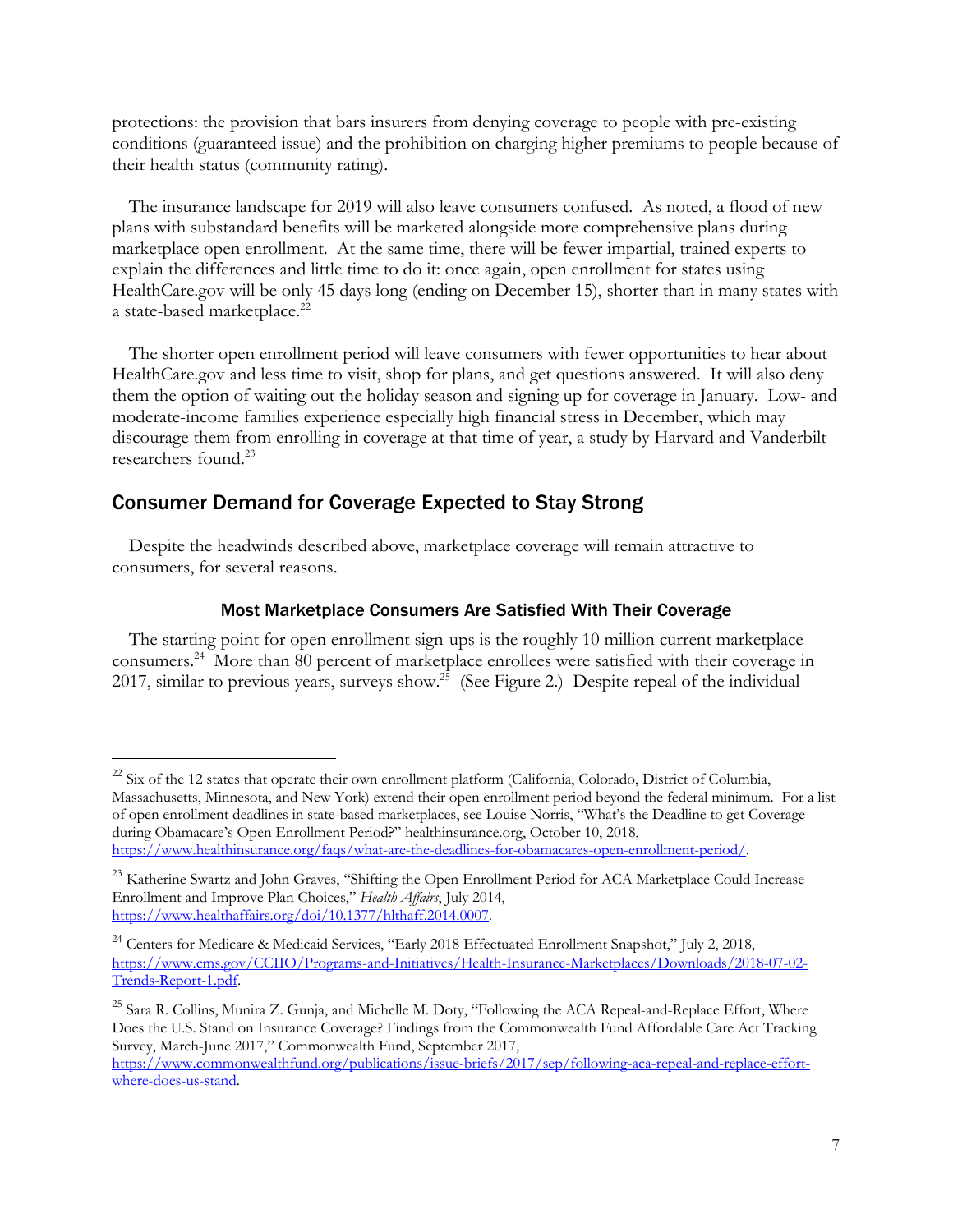mandate penalty, 90 percent of individual market enrollees (on and off marketplace) plan to re-enroll for 2019.<sup>26</sup>

Re-enrollment isn't appropriate for all consumers; some obtain job-based coverage, experience income changes that make them eligible for Medicaid, or otherwise find a new source of coverage. Nonetheless, in previous years, high satisfaction rates among marketplace consumers have translated into high reenrollment rates. Last year, for example, nearly 5.5 million consumers came back to HealthCare.gov or their state marketplace and actively selected a plan, in addition to the nearly 2.9 million who were re-enrolled automatically.<sup>27</sup> Returning consumers made up 73 percent of all 2018 enrollment.

Additionally, high satisfaction rates mean that as the ACA marketplaces mature, a growing number of people have prior, often positive

#### FIGURE 2

### **Most Marketplace Consumers Are Satisfied with Their Coverage**

Share of adult marketplace enrollees



CENTER ON BUDGET AND POLICY PRIORITIES | CBPP.ORG

marketplace experience. They may be more likely to return to the marketplace as "new" consumers if their circumstances change again.

#### Insurer Participation Will Increase

In recent years, some insurers reduced participation in ACA marketplaces or left them entirely due to financial losses and the unpredictable policy environment. But in 2019, some insurers are newly entering the marketplaces, others that left in 2016 and 2017 are returning, and existing insurers are expanding the areas they serve. According to CMS, 23 more insurers will offer plans in 2019 than did so during the last open enrollment period, and only five states are expected to have a single insurer offering marketplace coverage, down from eight states in 2018<sup>28</sup> This will increase some consumers' array of plan choices (on average, consumers will have 26 plans to choose from, up from 25 in 2018), which could help them find a plan with features — such as a provider network and deductible level — that meet their needs. Greater competition among insurers also could help reduce premiums for people who don't qualify for subsidies.

<sup>&</sup>lt;sup>26</sup> Ashley Kirzinger et al., "Kaiser Health Tracking Poll – March 2018: Non-Group Enrollees," Kaiser Family Foundation, April 3, 2018, https://www.kff.org/health-reform/poll-finding/kaiser-health-tracking-poll-march-2018 non-group-enrollees/.

<sup>&</sup>lt;sup>27</sup> Centers for Medicare & Medicaid Services, "Health Insurance Exchanges 2018 Open Enrollment Period Final Report."

<sup>&</sup>lt;sup>28</sup> Department of Health and Human Services, Assistant Secretary for Planning and Evaluation, "2019 Health Plan Choice and Premiums in HealthCare.gov States."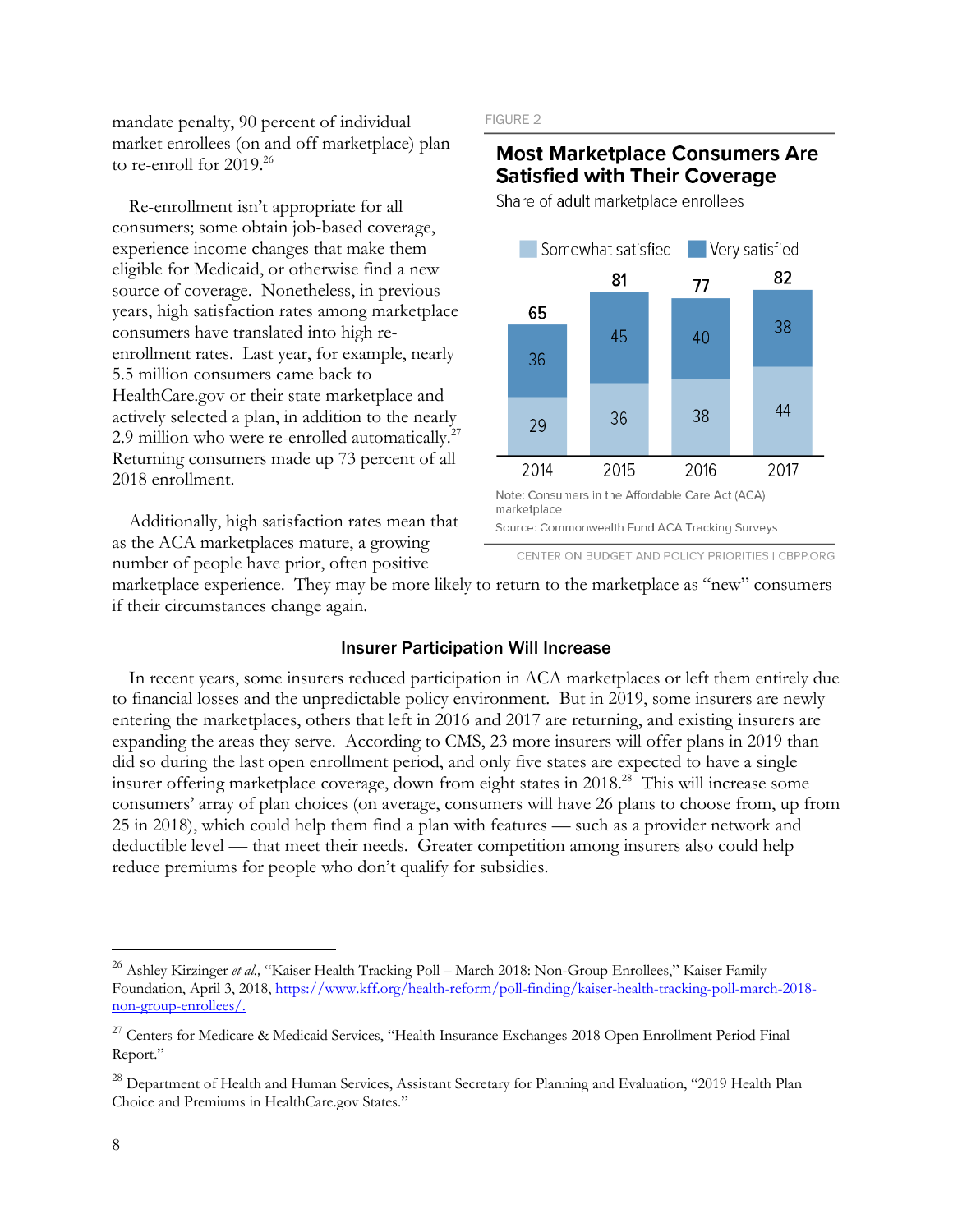In addition, if participating insurers ramp up their marketing activities and enrollment assistance, this could boost awareness about marketplace plan options, ACA subsidies, and the benefits of adequate coverage.

#### Most Marketplace Consumers Are Protected From Rate Increases

Under the ACA, marketplace consumers with incomes below 400 percent of the poverty level (about \$100,000 for a family of four) can purchase silver benchmark coverage for no more than a specified fraction of their income, regardless of sticker price premiums. This fully shields them from premium increases. For example, a family of four with income of \$50,000 is guaranteed the option to purchase benchmark coverage for no more than about 6.5 percent of their income, or about \$270 per month. When sticker prices increase, the family's premium remains the same, with their premium tax credit adjusting to make up the difference. In 2018, while sticker price premiums for benchmark coverage increased by an average of 37 percent in HealthCare.gov states,<sup>29</sup> average net monthly premiums for the more than 85 percent of consumers qualifying for subsidies *fell* from \$106 to  $$89.<sup>30</sup>$  (See Figure 3.)

The large majority of both current and potential marketplace enrollees are eligible for a premium tax credit. Eighty-seven percent of 2018 marketplace enrollees qualified for a credit.<sup>31</sup> Likewise, the Urban Institute estimates that one-quarter of the remaining uninsured (about 7.5 million of the 30 million uninsured) are potentially eligible for a credit because their incomes are below 400 percent of the poverty level.<sup>32</sup> The Department of Health and Human Services (HHS) and independent analysts estimate that a substantial majority of individual market consumers who purchase offmarketplace could qualify for a credit if they switched to marketplace coverage.<sup>33</sup>

<sup>33</sup> Department of Health and Human Services, Assistance Secretary for Planning and Evaluation, "About 2.5 Million People Who Currently Buy Off-Marketplace May Be Eligible for ACA Subsidies," October 4, 2016, https://aspe.hhs.gov/system/files/pdf/208306/OffMarketplaceSubsidyeligible.pdf. In addition, McKinsey analysts estimated that about 70 percent of consumers across the entire individual market have incomes below 400 percent of the poverty level. McKinsey Center for U.S. Health Reform, "Exchanges three years in: Market variations and factors affecting performance," May 2016, https://healthcare.mckinsey.com/exchanges-three-years-market-variations-andfactors-affecting-performance.

<sup>&</sup>lt;sup>29</sup> Department of Health and Human Services, Assistant Secretary for Planning and Evaluation, "Health Plan Choice and Premiums in the 2018 Federal Health Insurance Exchange," October 30, 2017, https://aspe.hhs.gov/system/files/pdf/258456/Landscape\_Master2018\_1.pdf.

<sup>&</sup>lt;sup>30</sup> Centers for Medicare & Medicaid Services, "Health Insurance Exchanges 2018 Open Enrollment Period Final Report"; Centers for Medicare & Medicaid Services, "Health Insurance Marketplaces 2017 Open Enrollment Period Final Open Enrollment Report," March 15, 2017, https://www.cms.gov/newsroom/fact-sheets/health-insurancemarketplaces-2017-open-enrollment-period-final-enrollment-report-november-1-2016.

<sup>&</sup>lt;sup>31</sup> Centers for Medicare & Medicaid Services, "Early 2018 Effectuated Enrollment Snapshot."

<sup>&</sup>lt;sup>32</sup> Linda J. Blumberg *et al.*, "Characteristics of the Remaining Uninsured: An Update," Urban Institute, July 2018, https://www.urban.org/research/publication/characteristics-remaining-uninsured-update/view/full\_report.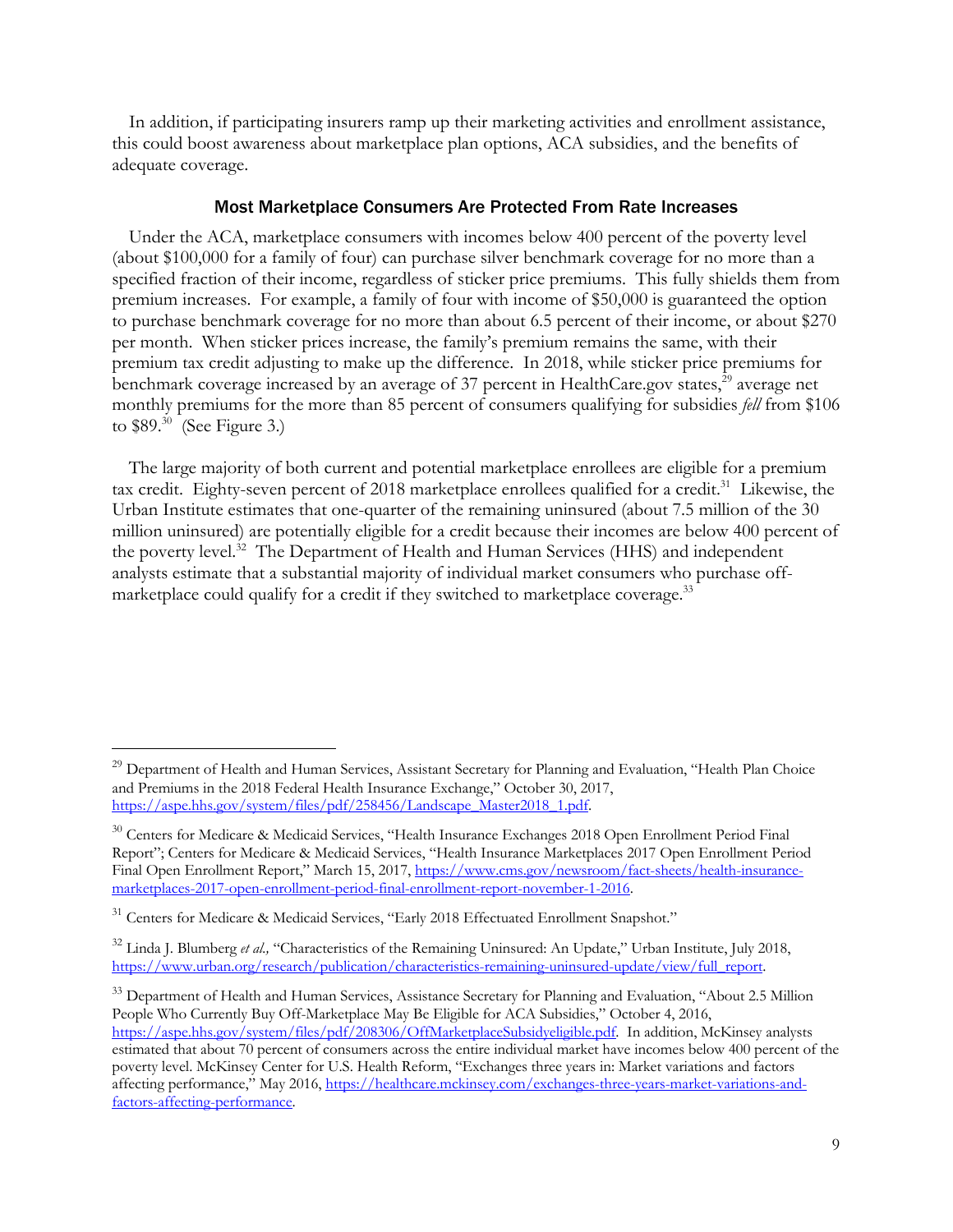# **Cost of Marketplace Coverage Fell in 2018 After Counting Premium Tax Credits**

Average monthly premium costs for HealthCare.gov enrollees



Note: Average premiums, after accounting for monthly advance premium tax credits, are the per-person premium amounts, weighted by HealthCare.gov plan enrollment during the open enrollment period for 2017 and 2018. Data reflect marketplace enrollment in the 39 states using HealthCare.gov as of January 31, 2017 (for 2017) and December 23, 2017 (for 2018). Source: Government Accountability Office analysis of Department of Health and Human Services data

CENTER ON BUDGET AND POLICY PRIORITIES | CBPP.ORG

#### Many Consumers Can Afford More Generous Plans

Many consumers eligible for a premium tax credit will be able to find good bargains for 2019 coverage, similar to 2018. A large share of last year's premium increases resulted from the Trump Administration's decision to stop cost-sharing reduction payments, which reimburse insurers for the cost-sharing assistance the ACA requires them to provide to lower-income enrollees. This assistance is available only to consumers who enroll in marketplace silver plans, so insurers in most states raised premiums for silver plans but *not* for bronze, gold, or platinum plans to account for the loss of those payments. (This practice was referred to as "silver loading.")<sup>34</sup>

Consumers' premium tax credits rise to match increases in silver plan premiums, regardless of whether they purchase a silver plan or a different coverage tier. As a result, enrollees in 2018 coverage had a larger credit to apply to a marketplace plan; many found particularly good bargains among gold plans (which have higher premiums but significantly lower deductibles) and bronze plans (which have hefty deductibles but modest premiums), where the 2018 premium increases were much smaller than among silver plans. In 2018, the lowest-cost gold plan cost less than the lowest-

 <sup>34</sup> David Anderson *et al.,* "Implications of CMS Mandating a Broad Load of CSR Costs," *Health Affairs* blog, May 15, 2018, https://www.healthaffairs.org/do/10.1377/hblog20180511.621080/full/.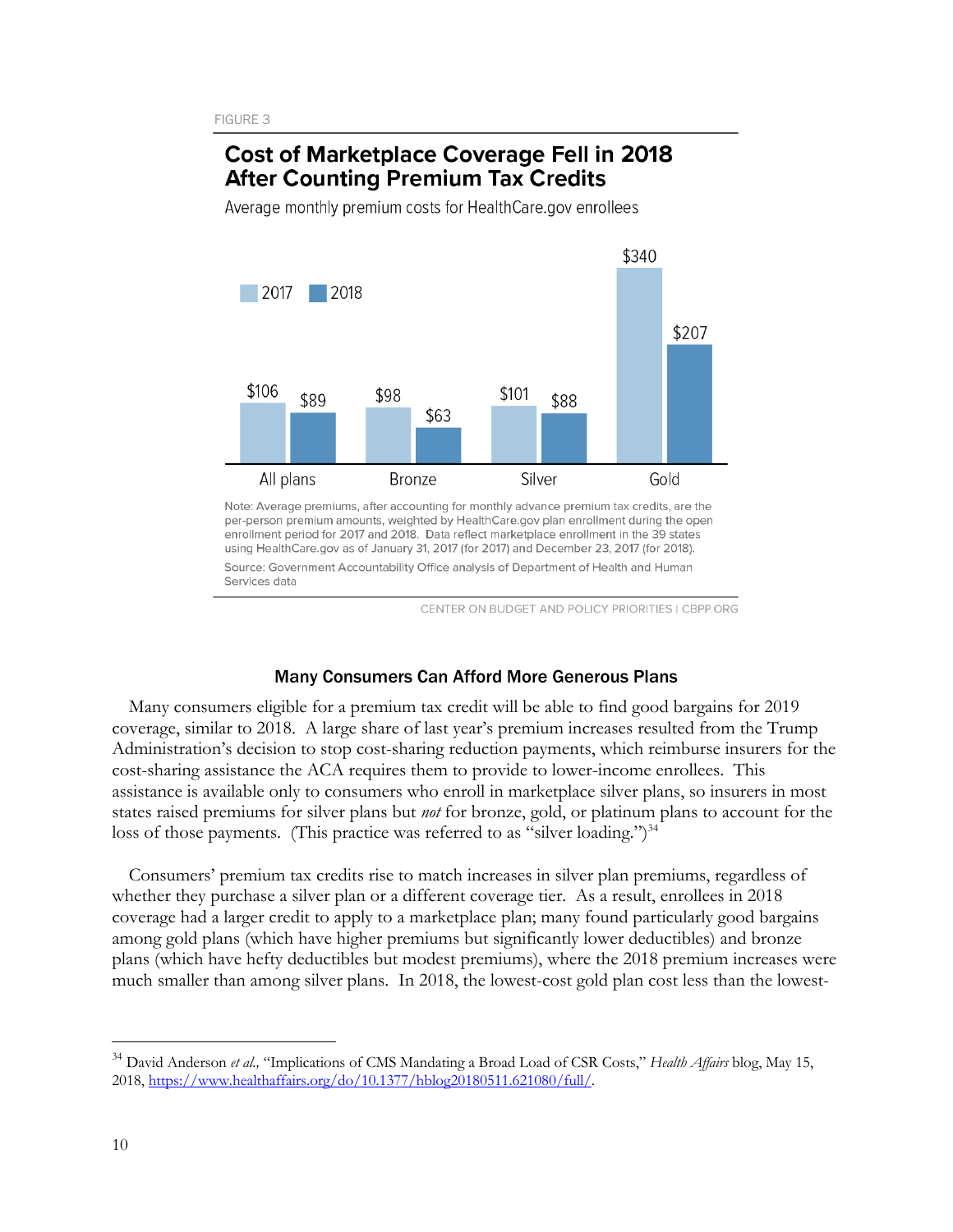cost silver plan in nearly 500 counties nationwide, and more than half of people who were uninsured and eligible for marketplace coverage could have obtained a bronze plan for *zero* net premium.<sup>35</sup>

For consumers eligible for premium tax credits, silver loading will result in similarly good deals for bronze and gold plans in 2019, despite a 3 percent drop in the average monthly tax credit.36 Overall, HHS estimates that 79 percent of HealthCare.gov consumers can find a 2019 plan with a premium of less than \$75 per month after tax credits.37 (See Figure 4.) Gold plans are also more affordable. For example, a 40 year-old consumer with income of \$30,000 in Des Moines, Iowa, can choose a bronze plan with a \$6,200 deductible at zero net premium, or for a premium of less than \$7 per month, enroll in a gold plan with a \$750 deductible.

In addition to creating bargains among gold and bronze plans, higher silver prices made more families eligible for premium tax credits (since eligibility is based on benchmark premiums as a specified share of household income). As a result, in 2018, enrollment among people with income between 301 and 400 percent of poverty was up 10 percent in states

#### FIGURE 4

### 79% of HealthCare.gov Consumers Can Enroll in a 2018 Plan for Less Than \$75 Per Month

Share of consumers who can buy a plan for less than \$75 per month, after accounting for tax credits



CENTER ON BUDGET AND POLICY PRIORITIES | CBPP.ORG

that use HealthCare.gov.<sup>38</sup> With premiums relatively unchanged in many areas, the same trend should continue for 2019.

Even consumers who are ineligible for premium tax credits might benefit. More than half of unsubsidized consumers enroll in bronze or gold plans,<sup>39</sup> and because premium increases will be smaller for those tiers than for silver plans, unsubsidized consumers may find better deals than they expect in those tiers. (Most will still face significantly higher premiums than they would have if not for the Administration's actions, however.) In some parts of the country, gold plans will cost

<sup>37</sup> *Ibid*.

 <sup>35</sup> Ashley Semanskee, Gary Claxton, and Larry Levitt, "How Premiums are Changing in 2018," Kaiser Family Foundation, November 29, 2017, https://www.kff.org/health-reform/issue-brief/how-premiums-are-changing-in-2018/.

<sup>&</sup>lt;sup>36</sup> Department of Health and Human Services, Assistant Secretary for Planning and Evaluation, "2019 Health Plan Choice and Premiums in HealthCare.gov States."

<sup>38</sup> Andrew Sprung and David Anderson, "Mining the Silver Lode," *Health Affairs* blog, September 7, 2018, https://www.healthaffairs.org/do/10.1377/hblog20180904.186647/full/.

<sup>&</sup>lt;sup>39</sup> Ashley Semanskee, Gary Claxton, and Larry Levitt, "How Premiums are Changing in 2018," Kaiser Family Foundation, November 29, 2017, https://www.kff.org/health-reform/issue-brief/how-premiums-are-changing-in-2018/.